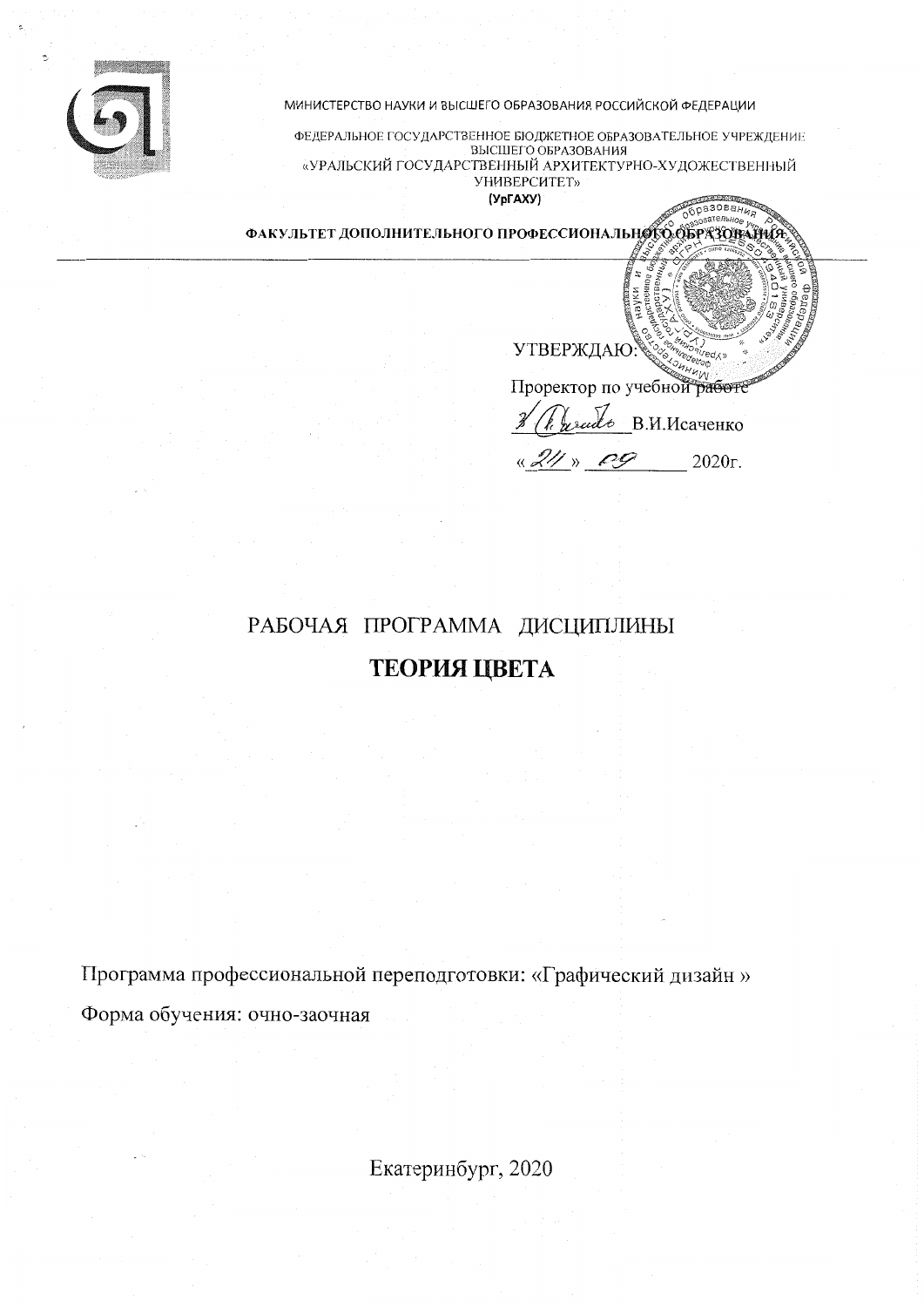### 1. ОБЩАЯ ХАРАКТЕРИСТИКА ПРОГРАММЫ

#### Место дисциплины в структуре образовательной программы, связи с другими дисци- $1.1$ плинами.

Дисциплина «Теория цвета» входит в базовый модуль программы профессиональной переподготовки «Графический дизайн», и взаимосвязана с дисциплинами: «Графический стиль, основы айдентики». «Основами композиции», «Дизайн визуальных коммуникаций» и с дисциплинами проектного и профессионально-технического модуля.

Достигнутый в ходе изучения дисциплины уровень профессиональной подготовки влияет на формирование у обучающихся компетенций, необходимых для новой деятельности в области графического дизайна, влияет на развитие у обучающихся личностных качеств специалиста. формирование общекультурных и профессиональных (проектных и коммуникационных) компетенций и навыков их реализации в практической проектной деятельности.

Ознакомление обучающихся с особенностями цветоведения, диапазоном влияния цвета на человека и новейшими исследованиями в области теории и практики, необходим для прохождения в дальнейшем творческой практики.

#### $1.2$ Аннотация содержания дисциплины:

Раскрывает характеристики хроматических и ахроматических цветов, пространственное расположение цветов в цветовом круге и в теле цветового охвата, особенности аддитивного и субтрактивного синтеза, влияние цвета на свет, закономерности одновременного и последовательного контраста, природных условий, условий труда на цветовые предпочтения. Освоение дисциплины направлено на изучение взаимообусловленности цвета и формы, закономерности изменений восприятия цвета под влиянием психологических  $\boldsymbol{N}$ физиологических иллюзий, виды, способы и основные условия формирования цветовых гармоний.

### 1.3 Краткий план построения процесса изучения дисциплины:

Процесс изучения дисциплины включает лекции и работу, в рамках которой слушатель выполняют практические упражнения. При изучении дисциплины применяются формы интерактивного обучения, технологии взаимооценки.

Форма заключительного контроля при промежуточной аттестации - зачет.

Оценка по дисциплине носит интегрированный характер, учитывающий результаты оценивания участия обучающихся в аудиторных занятиях, качества и своевременности выполнения практических (графических) упражнений

### 1.4. Планируемые результаты обучения по дисциплине

Изучение дисциплины «Теория цвета» является этапом формирования у обучающегося новых компетенний:

Способность обосновать свои предложения при разработке проектной идеи, основано на концептуальном, творческом подходе к решению дизайнерской задачи (ПК-2)

Находить дизайнерские решения по проектированию объектов визуальной информации, идентификации и коммуникации и с учетом пожеланий заказчика и и предпочтений целевой аудитории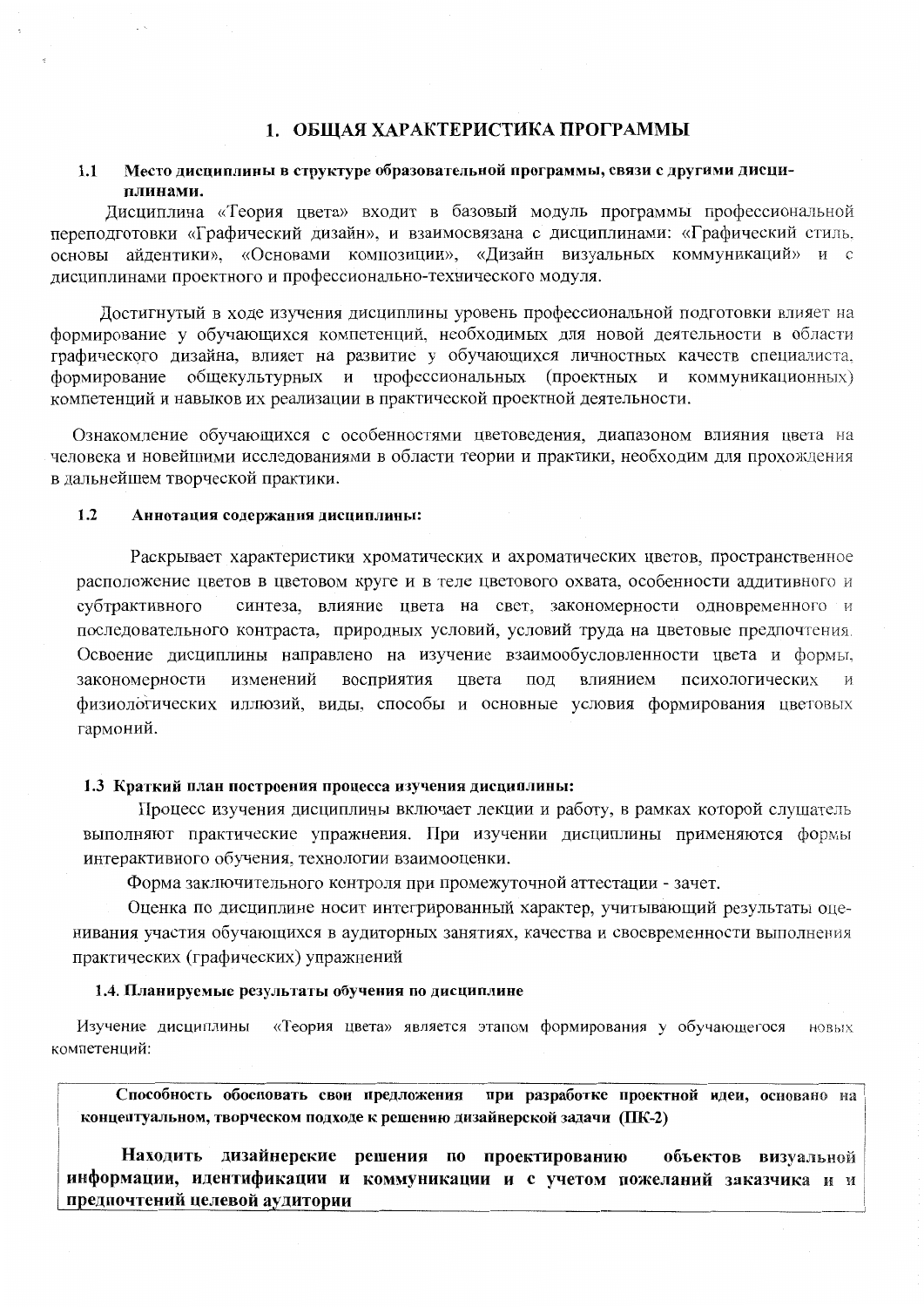Обучающий успешно завершивший обучение по данной дисциплине должен решать профессиональные задачи в соответствии с видами проектно-дизайнерской деятельности.

Достигнутый в ходе изучения рассматриваемой дисциплины уровень профессиональной полготовки необходим для дальнейшего применения полученных знаний при выполнении комплексных дизайн-проектов, предметных и информационных комплексов на основе методики ведения проектно-художественной деятельности; проектный поиск, приемов и методов, генерации нескольких идей в максимально сжатые сроки.

В результате изучения дисциплины обучающийся должен:

Знать: теорию цвета и света, основы гармонии, приемы работы с цветом и цветовыми композициями, позволяющими принять аргументированное колористическое решение при разработке проекта.

Уметь: разрабатывать колористические решения на основе проектной концепции

Владеть: приемами работы с цветом и цветовыми композициями; обладать культурой мышления, способностью к обобщению, анализу, восприятию информации, постановке цели и выбору путей её достижения приемами работы с цветом и цветовыми композициями

#### 1.5. Объем дисциплины

Нормативная трудоемкость обучения по данной программе - 24 часов

### 2. СОДЕРЖАНИЕ ДИСЦИПЛИНЫ

Раздел 1. Этапы развития науки «Теория цвета»

Тема 1. Накопление колористического опыта.

Тема 2. Важнейшие открытия.

Тема 3. Системы классификации цветов.

Раздел 2. Физические основы теории цвета

Тема 1. Физическая природа цвета и света.

Тема 2. Светоотражающая способность тел.

Тема 3. Синтез света и цвета.

Тема 4. Свет и цвет.

Раздел 3. Физиологическое влияние цвета на человека.

Тема 1. Особенности зрительного восприятия.

Тема 2. Контраст цветов или цветовая индукция.

Тема 3. Влияние цвета на глаз и организм.

Раздел 4. Психологические особенности цветовосприятия.

Тема 1. Семантика цвета.

Тема 2. Цветовые предпочтения.

Тема 3. Связь цвета с объемными и пластическими характеристиками объектов

Раздел 5. Объемно-пространственные или формообразующие свойства цвета.

Тема 1. Иллюзии, связанные с особенностями физиологического восприятия цвета.

Тема 2. Психологические иллюзии.

Раздел 6. Цветовые гармонии

Тема 1 .Основы цветовой гармонии.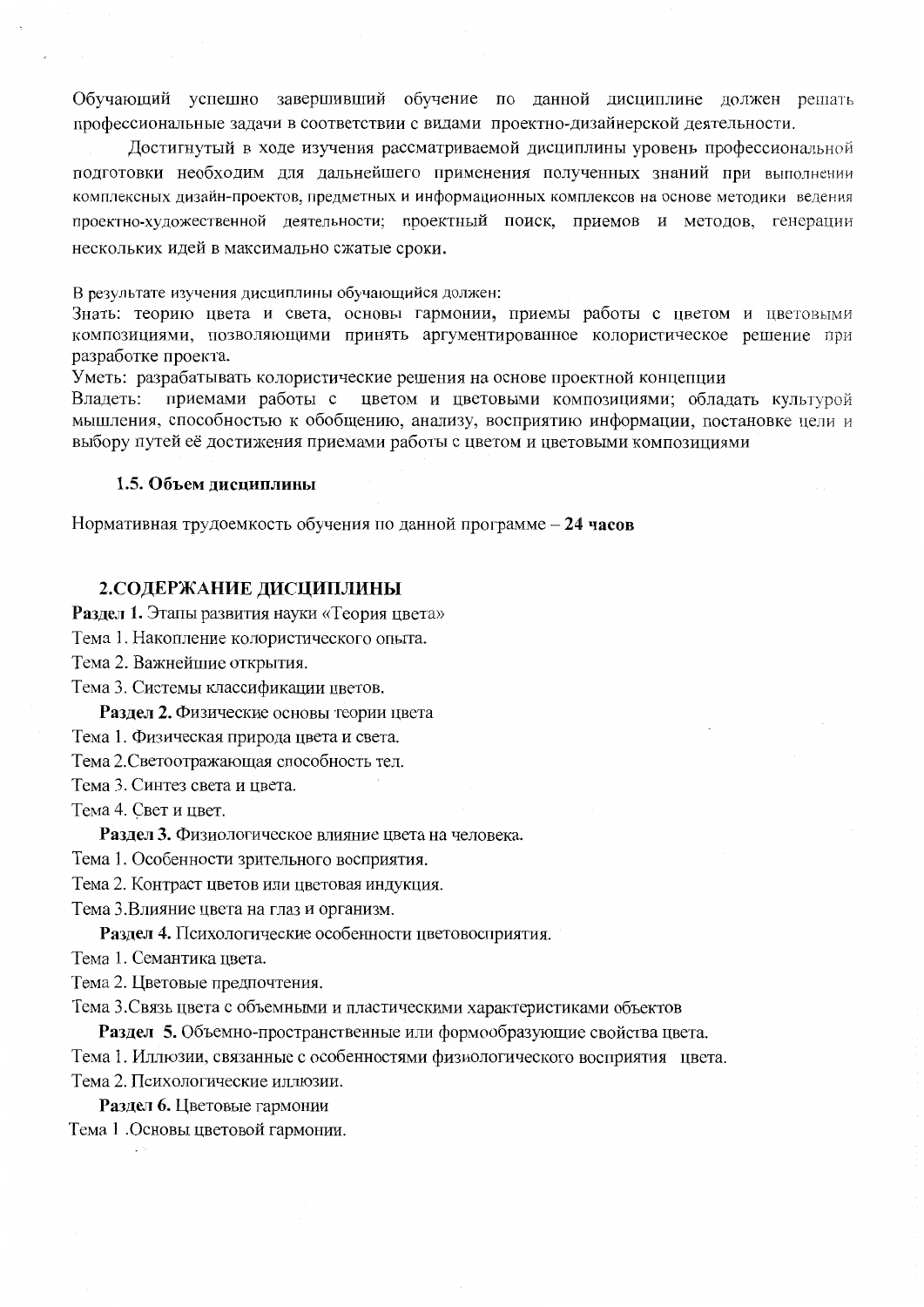# 3. РАСПРЕДЕЛЕНИЕ УЧЕБНОГО ВРЕМЕНИ

| N₫    | Наименование разделов и тем                                  | Общее          | Аудиторные часы |          | Оценочные                                  |
|-------|--------------------------------------------------------------|----------------|-----------------|----------|--------------------------------------------|
| $\Pi$ |                                                              | количество     | Лекции          | Практич. | средства                                   |
| П     |                                                              | часов по       |                 | занятия  |                                            |
| 1.    | Этапы развития науки «цветоведение».                         | программе<br>4 | $\overline{4}$  |          |                                            |
|       | Открытия, которые участвовали в                              |                |                 |          |                                            |
|       | формировании науки «Цветоведения»                            |                |                 |          |                                            |
|       | Физические основы цветоведения: Синтез                       |                |                 |          |                                            |
| 2.    | цвета, иллюзии. Освещение и особенности<br>рисунка           | 4              |                 | 3        | Практич.раб<br>$\mathcal{N}$ <i>e</i> 1, 2 |
| 3.    | Физиологическое влияние цвета на человека                    |                |                 |          |                                            |
|       | Эмоциональное окружение. Гармония.<br>Подбор цветов          | $\overline{4}$ |                 | 3        | Практ.раб№3                                |
| 4.    | Психологические особенности                                  | $\overline{4}$ | 4               |          |                                            |
| 5.    | Объемно-пространственные и<br>формообразующие свойства цвета | 4              | 3               |          | Практ. раб №4                              |
| 6.    | Цветовые гармонии                                            | $\overline{4}$ | 3               |          | Практ.раб                                  |
|       |                                                              |                |                 |          | $\mathcal{N}\!\varrho\mathcal{S}$          |
|       | ИТОГО:                                                       | 24             | 16              | 8        |                                            |

# 3.1 Распределение часов дисциплины по темам и видам учебных занятий

## 3.2. Мероприятия практической работы и текущего контроля

# 3.2.1. ПРИМЕРНЫЕ ТЕМЫ ПРАКТИЧЕСКИХ ЗАНЯТИЙ

 $\epsilon^{-1}$ 

| $N_{\Omega}$<br>$\Pi/\Pi$ |                                | Наименование тем                                                                           | Количество часов<br>занятий |
|---------------------------|--------------------------------|--------------------------------------------------------------------------------------------|-----------------------------|
|                           | Раздел 2                       | Физические основы цветоведения                                                             | 3                           |
|                           | Пр.раб.№1                      | Пространственное расположение цветов<br>в иветовом<br>круге или теле цветового охвата.     |                             |
|                           | Пр.раб. $N2$                   | Получение многообразия цветовых сочетаний из трех цветов                                   | 2                           |
| $\overline{2}$            | Раздел 3                       | Психологическое влияние цвета на человека                                                  | 3                           |
|                           | $\pi p.$ pab. $\mathcal{N}$ 23 | Составление композиции из трех цветов с изменением их<br>светлотных характеристик - 2 часа | 3                           |
| 3                         | Раздел 5                       | Объемно-пространственные и формообразующие<br>свойства цвета                               |                             |
|                           | Пр.раб.№4                      | Целостное и нецелостное композиционное решение в                                           |                             |
| 4                         | Раздел 6                       | Цветовые гармонии                                                                          |                             |
|                           | Пр.раб.№5                      | Составление гармонических цветосочетаний (композиций) на<br>основе цветового равновесия    |                             |
|                           |                                | итого                                                                                      | 8                           |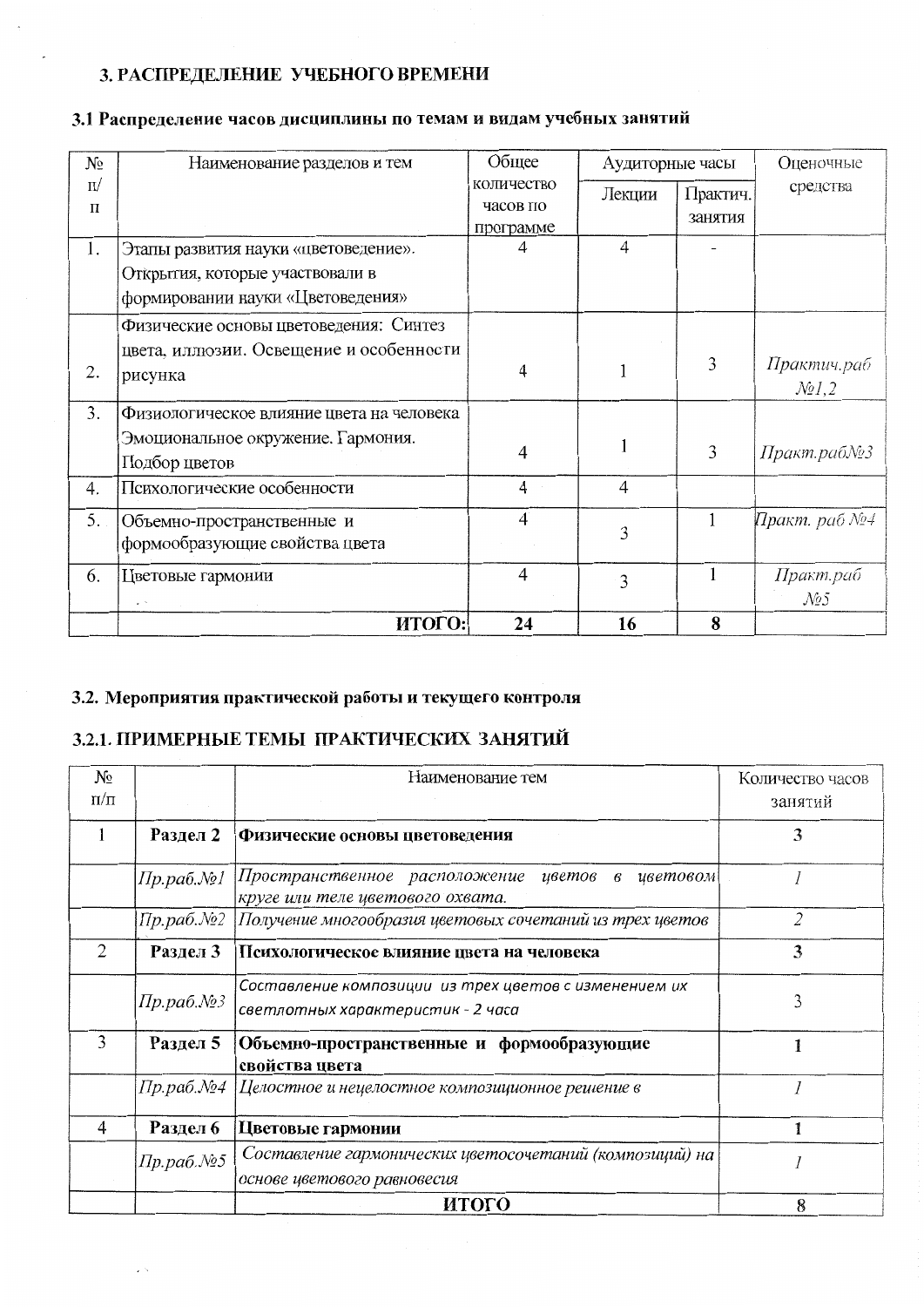#### 4. УЧЕБНО-МЕТОДИЧЕСКОЕ И **ИНФОРМАЦИОННОЕ** СОДЕРЖАНИЕ ДИСЦИПЛИНЫ

### Основная литература

 $\sim$ 

1. Цветовое моделирование в дизайне и художественном творчестве : учеб.-метод. пособие / Е. А. Вязникова. - Екатеринбург : Архитектон, 2015. - 168 с.

2. Бесчастнов, Н.П. Графика натюрморта: учебное пособие / Н.П. Бесчастнов. – М.: ВЛАДОС,  $2014. - 304$  c.

https://biblioclub.ru/index.php?page=book red&id=234838&sr=1

3. Цветная графика: учеб. пособие для вузов / Н. П. Бесчастнов. - М.: ВЛАДОС, 2014. - 176 с. https://biblioclub.ru/index.php?page=book red&id=234837&sr=1

### Дополнительная литература

1. Цветоведение и колористика: учеб. пособие / Е. В. Омельяненко. - 3-е изд., испр. и доп. -СПб.: Лань: ПЛАНЕТА МУЗЫКИ, 2014. - 104 с.

Цветоведение: учеб. пособие / С. П. Ломов. - М.: Владос, 2015. - 128 с.

https://biblioclub.ru/index.php?page=book red&id=264038&sr=1

2. Казарина Т.Ю. Цветоведение и колористика: практикум / Т.Ю. Казарина. - Кемерово: КГИК,  $2017. - 36c.$ 

https://biblioclub.ru/index.php?page=book red&id=472625&sr=1

3. Федоров Н.Т. Общее цветоведение - М.: Государственное объединенное научно-техническое издательство, 1939

https://biblioclub.ru/index.php?page=book red&id=103996&sr=1

5. Цветоведение: учебник для вузов / Л. Н. Миронова. - Минск: Вышэйшая школа, 1984. - 285 с.

6. Основы цветоведения: учебное пособие / Т. А. Зайцева, Н. П. Милова, Т. А. Кравцова. -

Владивосток: ВГУЭС, 2016. - 150 с.

### 5. МАТЕРИАЛЬНО-ТЕХНИЧЕСКОЕ ОБЕСПЕЧЕНИЕ ДИСЦИПЛИНЫ

проведения занятий используется аудитория, оборудованная учебной мебелью Лля соответствующей количеству студентов

Лекционный курс обеспечен иллюстрационным материалом в виде планшетов размером 400\*400 мм по всем разделам в количестве от 10 до 15 планшетов на 1 лекцию, каталоги, литература

Реализация программы «Графический дизайн» по дисциплине «Теория цвета» предполагает использование следующих технологий: традиционные лекционные занятия под руководством преподавателя в аудитории в сочетании с практическими занятиями в в лекционных аудиториях.

• На первом практическом занятии активно используется знания по особенностям синтеза цвета, умение выявлять все возможные оттенки используемых цветовых компонентов и осуществлять подбор креативных цветовых сочетаний.

• На втором практическом занятии используются принципы пропорционального различия цветов, выявленные И.Гете, обеспечивающие цветовое равновесие, как непременное условие цветовой гармонии в процессе выполнения работы, основным инструментов выявления пропорционального соотношения цветов используется двадцатичетырех-частный круг или